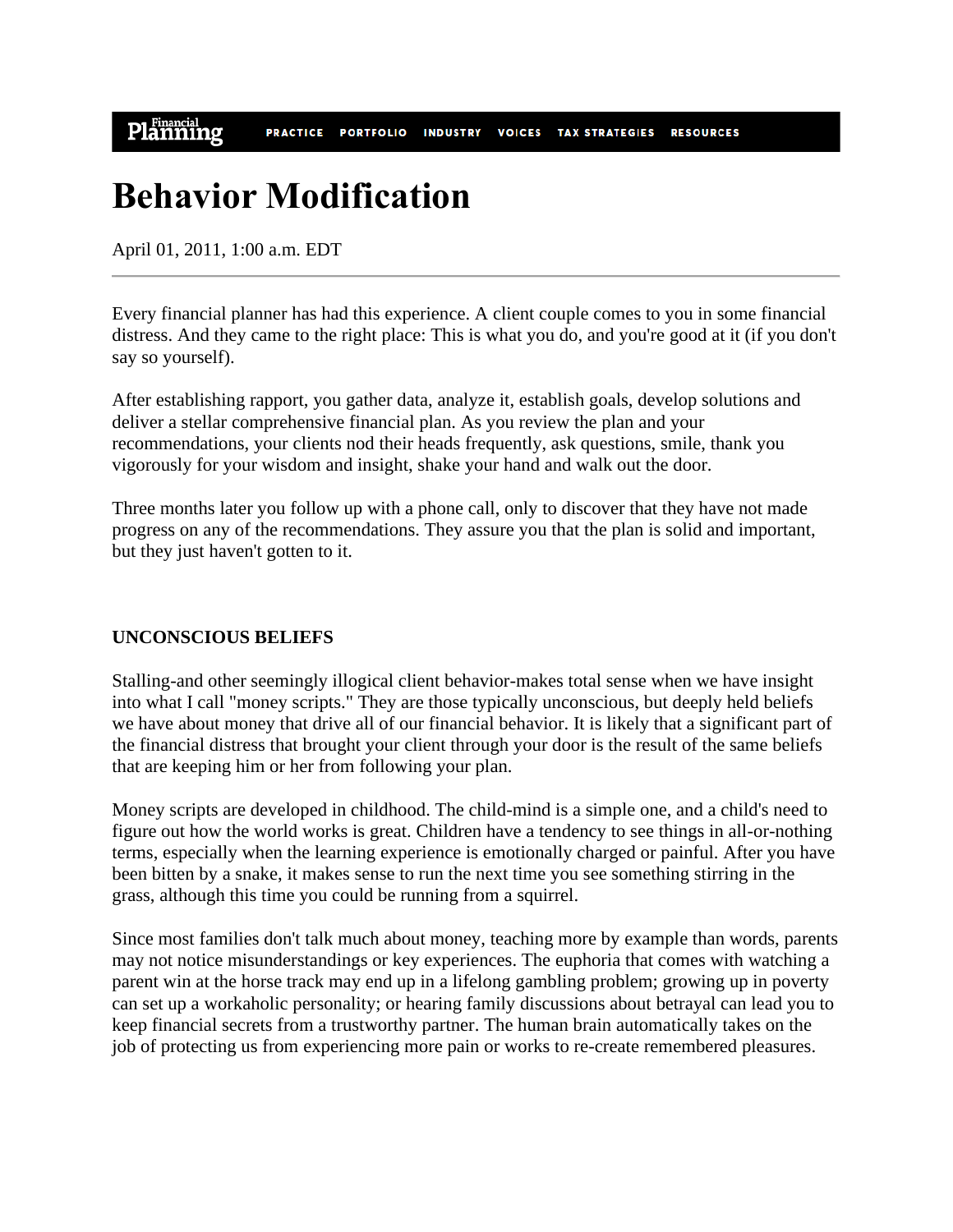Rarely do we take the time and energy to think about our thinking, digging into our histories to discover the origins of our assumptions about money, or anything else for that matter. Our cultural taboo against talking about money also allows the scripts to run unchallenged. Psychologically minded financial planners are in an excellent position to help clients become conscious of their assumptions about money, the first step to changing them.

You don't need to tell clients they are wrong. Even the most outrageous money scripts are 100% true in a specific set of circumstances.

My grandfather's family lost all their money when the banks collapsed during the Great Depression. As a young man, my grandfather concluded that he wouldn't make the same mistake, and for the rest of his 94-year life, he refused to put a dime in a bank and kept his money in a lockbox in his attic. It didn't matter that laws had passed insuring bank deposits. Instead of telling clients they are wrong, you can help them see that their beliefs are based on real experiences and it's the facts that have changed.

Chances are your client is going along with or reacting against family history. My grandfather passed down his financial mistrust to my mother. As a result, she was very conservative with her money, preferring CDs and savings accounts and avoiding the stock market.

Until I investigated my own family financial history, I had no idea why I was anxious about money, especially about being poor. In an effort to do things differently, I swung in the opposite direction of their caution and ended up losing half of my money when the tech bubble burst.

At that point, it would have been easy for me to revert to my grandfather's all-encompassing mistrust of financial institutions and repeat the family cycle. Instead, I began questioning my assumptions, exploring the emotional intensity of my fear of ending up poor. I interviewed family members and sought advice and counsel from others. Knowing their family history will give your clients insight and allow them to change their behavior.

### **THREE MONEY SCRIPTS**

We recently concluded a web-based survey of more than 400 people from all walks of life, investigating their beliefs about money and whether these beliefs were associated with financial health. The study is set to be published in the spring 2011 edition of the Journal of Financial Therapy.

We discovered three categories of money scripts linked to income and net worth: money avoidance, money status and money worship. The more people endorsed these beliefs, the more likely they were to have less income and lower net worth.

\* **Money avoidance**. Have you ever heard a client say, "Rich people are greedy," "Money corrupts people" or "I don't deserve to have money"? Often such beliefs are rooted in childhood experiences in which money was misused or misunderstood by parents. Unless we understand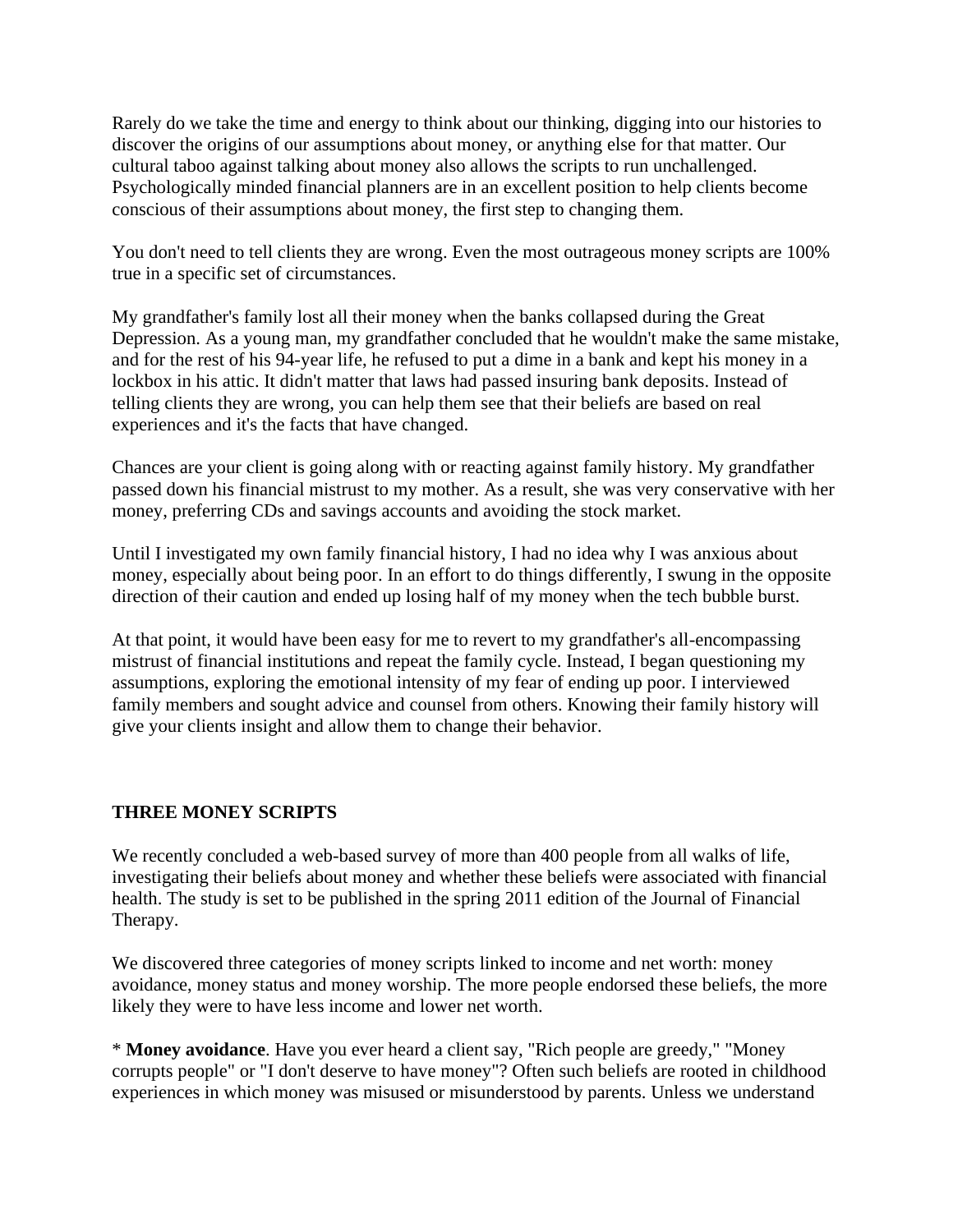that money is just a tool that can be used for good or evil, we may unconsciously sabotage ourselves when we choose careers or investment products.

\* **Money status.** You'll probably hear it said with a cynical chuckle, but many people believe, "Money is what gives life meaning" or "Your self-worth equals your net worth." When we equate money with all human value and status, we may take excessive risks or overspend to keep up appearances.

\* **Money worship.** People who don't think they equate money with status may nonetheless deeply feel that more money or more possessions will fix all problems in their lives and make them feel complete or whole. Money worship is epidemic in this country and at the heart of our financial dysfunction. We still think, "More money will always make me happier" and "I can never have enough money."

## **ENLIGHTENING CLIENTS**

Integrating a thorough discussion about money scripts into the early stages of the planning process can be crucial to your success. It is most important to bring up the topic during interviews and to ask clients to keep a money script log.

\* **Interviews**. Ask your clients to talk about their early experiences around money and their family history. Start with questions such as: "What is your earliest memory around money?" "What is your most joyful money memory?" "What is your most painful money experience?" and "What were you taught about the wealthy/poor?"

Introduce the idea of a money script as an early, unconscious belief about money that persists later in life. After hearing the stories, ask: "What money script would a person who had that experience walk away with?" "How have these experiences and the resulting lessons helped you?" "How have they hurt you?" "What would you like to do differently now, if anything?"

Michael J. Hardy of Mollot & Hardy in Amherst, N.Y. begins his initial client interviews with an exploration of money scripts to help clients make more conscious financial decisions. He just includes it as a normal part of his data-gathering process.

"I always begin an interview by asking my clients about their past in a very curious and unimposing way, as if I were a friend," he explains. "I have them identify incidents they may have had around joyful money moments and negative money moments." Hardy adds that he often dives deeper into how his clients pictured their parents or anyone close to them around money. "You can cover a lot of ground in these simple questions," he says.

\* **Money script log**. People are not typically aware of what happens in their minds in the minutes, hours or days before they take action with money, whether it's buying a car or checking their investment accounts. If clients understand that they need to change their behavior, they may be willing to put effort into examining and writing down those thoughts after the fact.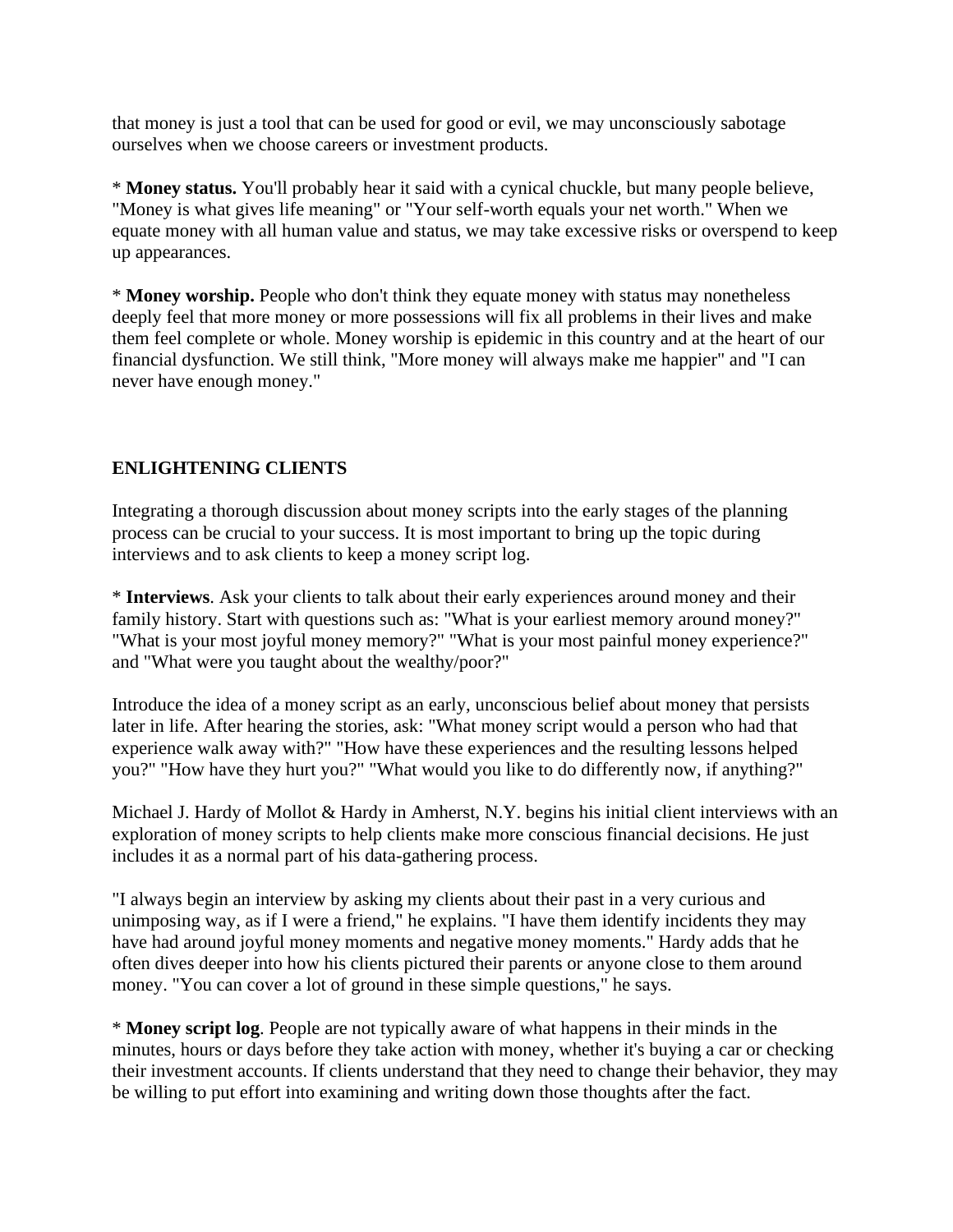The money script log asks clients to answer four important questions. (For an example of a money script log, see "Writing It Down," on opposite page.)

1. *What was the trigger?* It is important to identify a situation, event or emotion that prompted the behavior. Clients who know their triggers can learn to avoid them or counteract automatic responses.

2. *What went through your mind?* This question forces clients to think about their thinking in retrospect. With some practice, we can learn to observe our thinking in the moment as well and distinguish between helpful thoughts in the here-and-now and old money scripts that are no longer useful to us today.

3. *What was your impulse?* This asks clients to identify what actions the belief compelled them to take.

4. *What did you do?* This tracks the behavior that resulted from the trigger, money script and impulse.

Ideally clients would bring the money script log back to the planner's office for discussion. But simply keeping the log can be invaluable. Typically, we move from trigger to action automatically, unconsciously and rapidly. When clients see the sequence of events written down later, it can help slow them down the next time they are subjected to a trigger.

Work with your client to establish questions they can ask themselves in the moment, such as "Is it really worth it?" "Is there something else I can do right now to make me feel better?" "Does this decision fit with my goals?"

Kathleen S. Parks of Patriot Investments in Knoxville, Tenn., integrates money script questions into her annual goal sheets and tracks them over the years. When she notices a problem financial belief or behavior, she uses active listening and statements like, "Help me understand..." or "Tell me more about..." to explore it further.

She finds tracking money scripts and exploring them with clients to be an important aspect of her work. "One client, when asked what emotions he felt around money, went from a lifetime of 'caution' and 'anxiety' to a future of 'security' and 'freedom,'" she recalls.

#### **NOT THERAPY**

Delving into your clients' early money experiences and money beliefs can be a valuable part of the planning process, but it isn't therapy. As Bhaj Townsend, president of Legacy Plus, a planning firm in Kirkland, Wash., puts it, "Our objective is to get from anxiety to stewardship